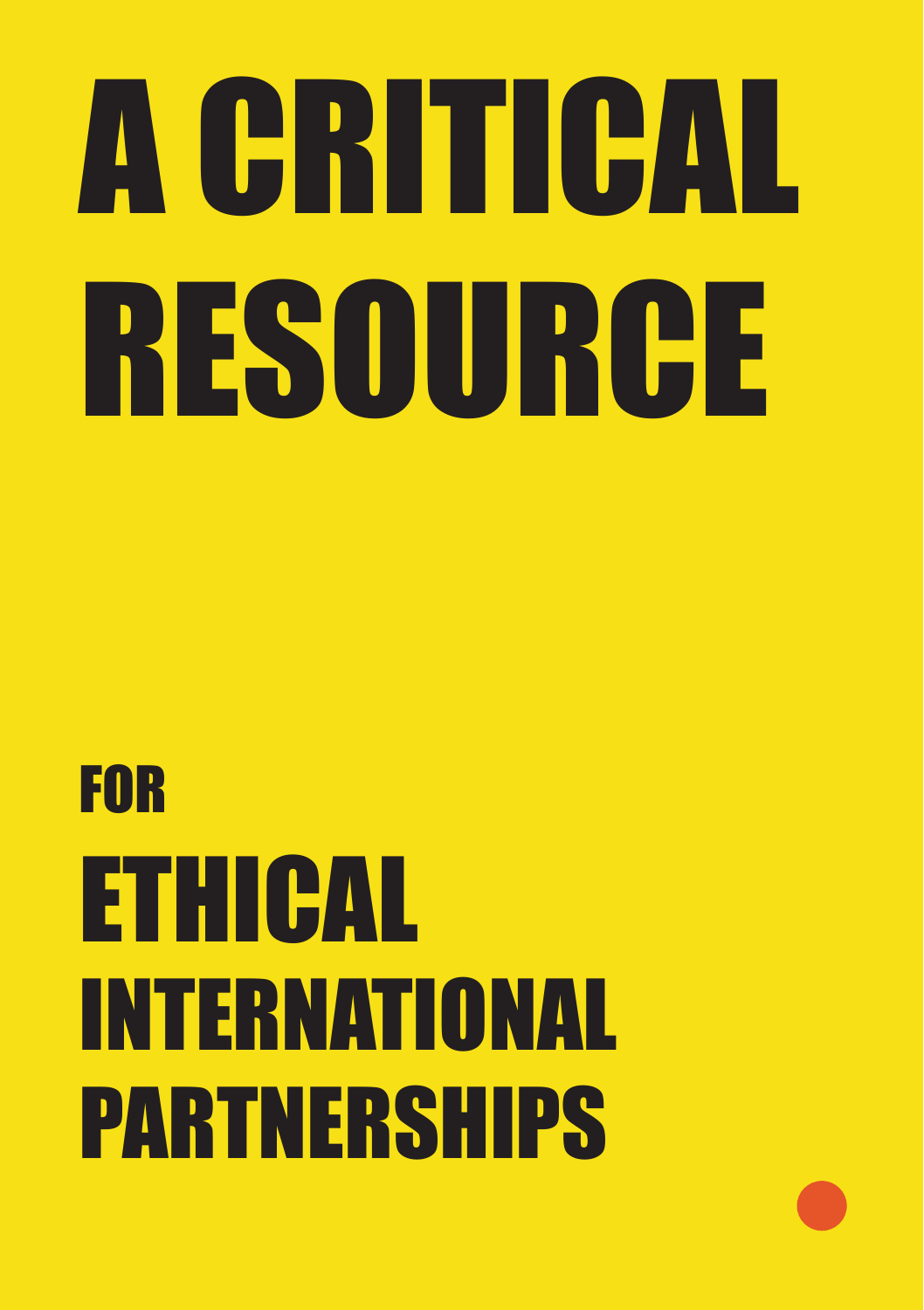### **Whose world-view has framed your research?**

When we start a new project with partners in a different context, it is never truly a "new start." Historically it has been experts from the Global North who have studied and interpreted the South. This means that international research partnerships are inevitably imbued with power relations and possibly even the assumption that it is northern knowledge that will lead the transformation of situations in the South.

So, when we pose our research question, necessarily we make a set of assumptions about how the world is from our own perspective, how we can access it (via particular methods) and how we can seek to transform it (via particular interventions). This can make other people's world views invisible, silencing their reality.

Thus, all new partnerships begin on the basis of histories, understandings, and layers of context that are not always immediately evident, not always directly connected to you, but always influencing the starting positions and the potentials of the collaboration ahead.

Without a clear recognition of these contexts for partnership, it is inevitable that existing inequities, injustices, and imbalances of knowledge and power, will continue to pervade our work.

If we start from the perspective of southern academics or from the lives of those in the communities we wish to help, would the research questions look the same?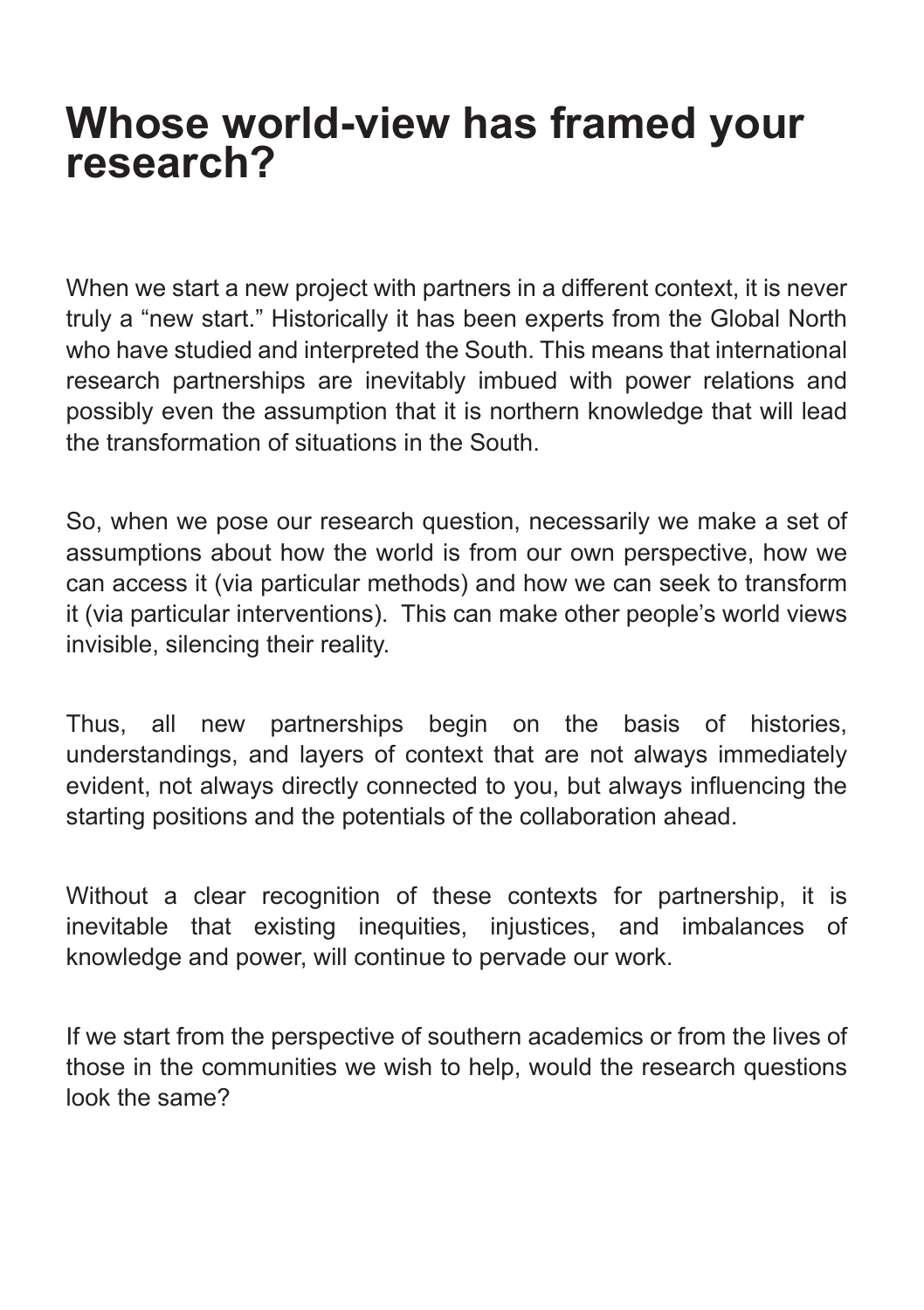### HOW TO USE THE BOOK

We have designed this resource to help make explicit the practices and dynamics that underpin partnerships, to support the development of more equitable working relations.

The concepts and principles that we address in the following pages are entangled – they overlap and often address common issues from different angles.

The pages do not need to be read in any particular order

#### dip in

#### dip out

read across the various texts and contexts of your work

and take in the visual design in conjunction with the words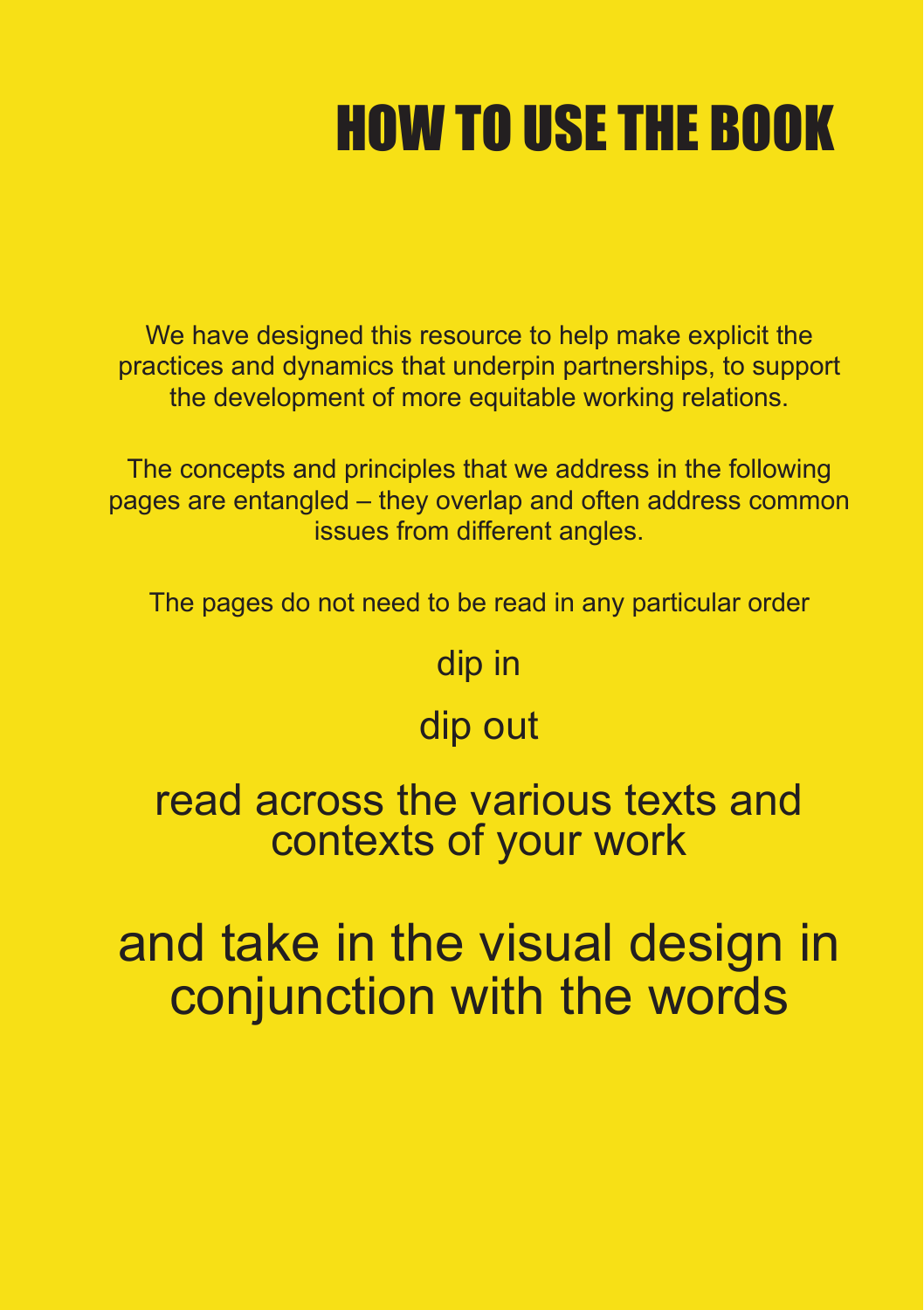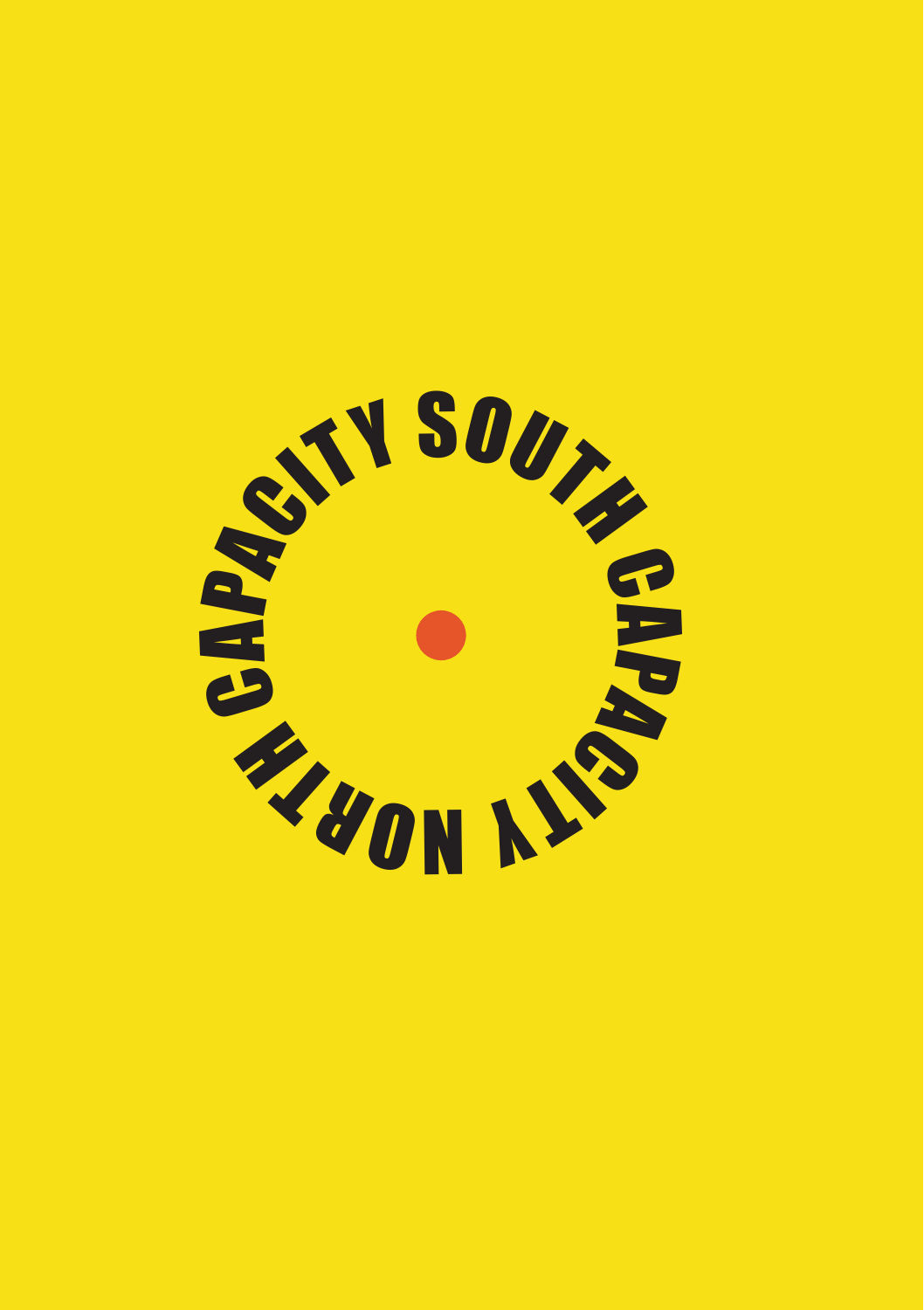WHY DO WE ONLY **TALKABOUT** CAPACITY-BUILDING FOR THE GLOBAL SOUTH ?



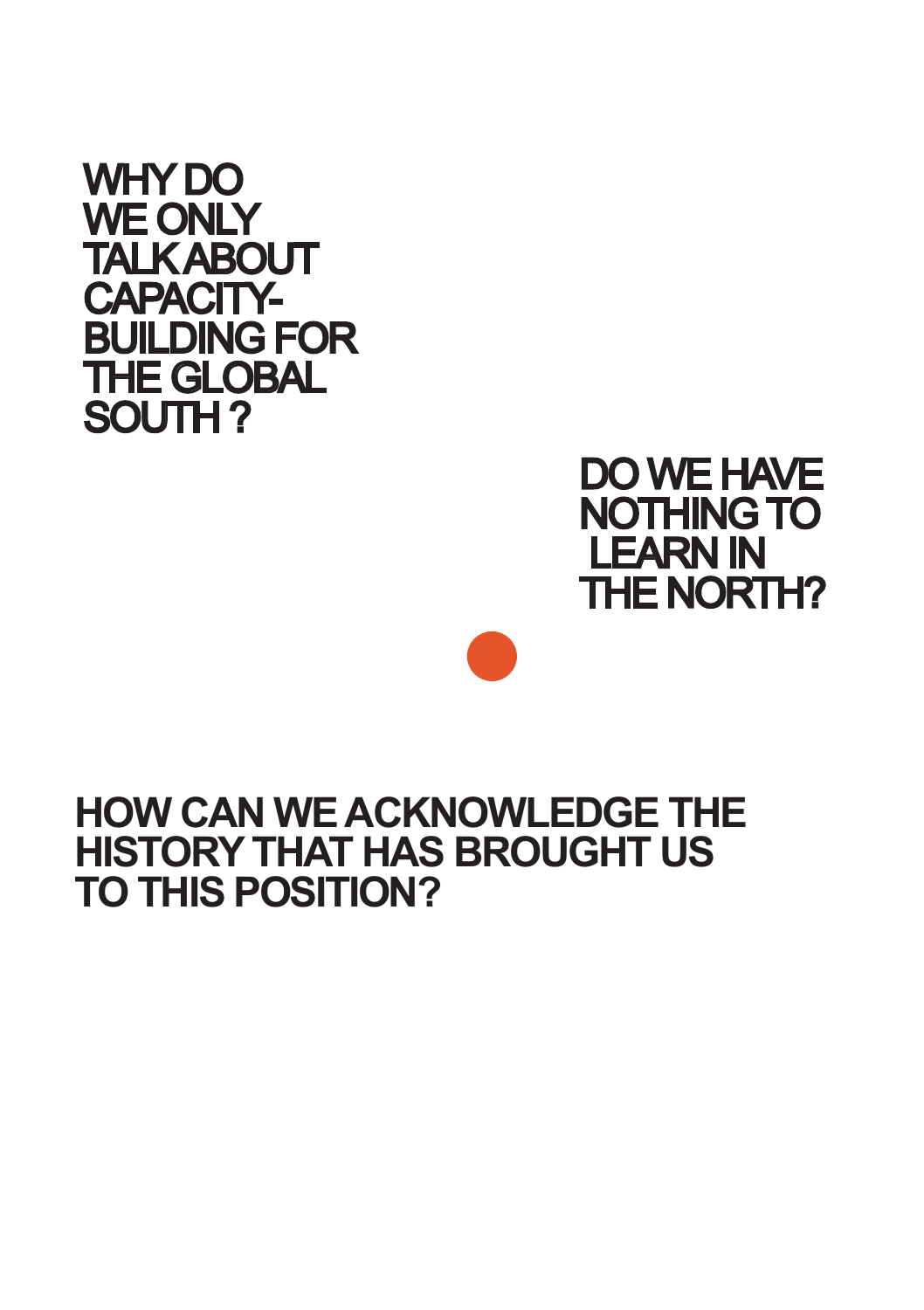

In every research collaboration there is an embedded geometry of power, authority, and commitment - for some the stakes are higher than for others.

These positions will impact, if not determine, the directions, decisions, practices, and outcomes of a project.

They cannot simply be flattened or wished away.

To engage across contexts already deeply entrenched in cultural, historical, and economical hierarchies, power dynamics need to be recognised and interrogated.

If left unaddressed, the partnership and project will unfold with similar inequities as the broader power dynamics of the world: increasing access to power, resource and agency for those already privileged, while continually reinforcing the marginalisation of others.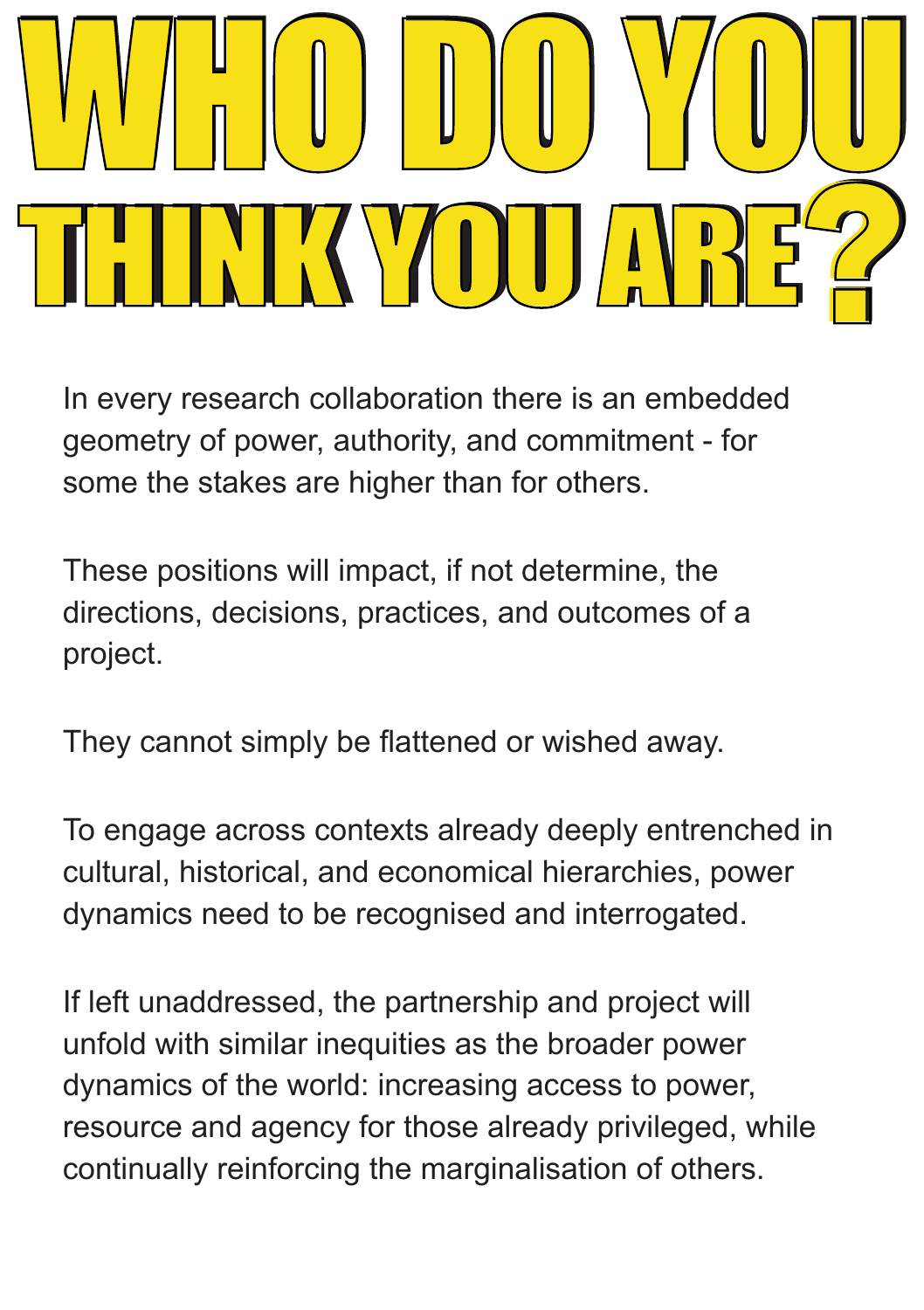To address hierarchies in partnerships and ensure that they support the ethical foundations and the success of the work, roles and responsibilities need to be discussed and agreed upon.

Roles need to reflect the multiple – and often contested - needs of the project stakeholders. Each project is accountable to many project stakeholders: **time**

> Project PI Other co-Is Postdocs Participants' universities Funders **In-country national priorities** Journal editors "The Academy" Women and men Partner communities Other things in the world: vegetable, animal and mineral Future generations

**The world is**

**round,** there is<br>tace every on the<br>is central locations **no centre - on the surface every location is central and**

**connected at the same**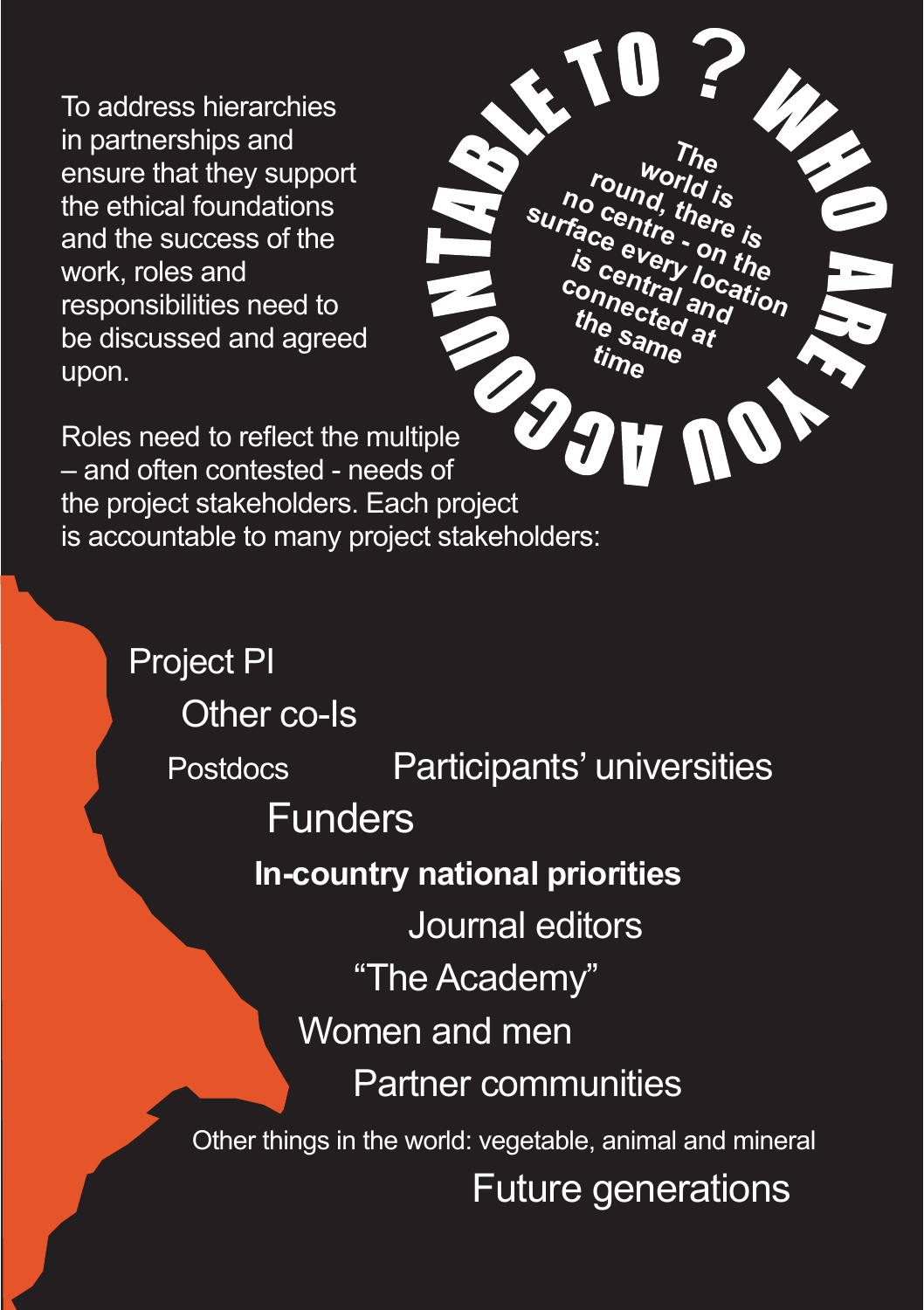# FRAMINGE THE QUESTION

**Research grants provide huge opportunities but bringing large sums of money into partnerships can also introduce tensions**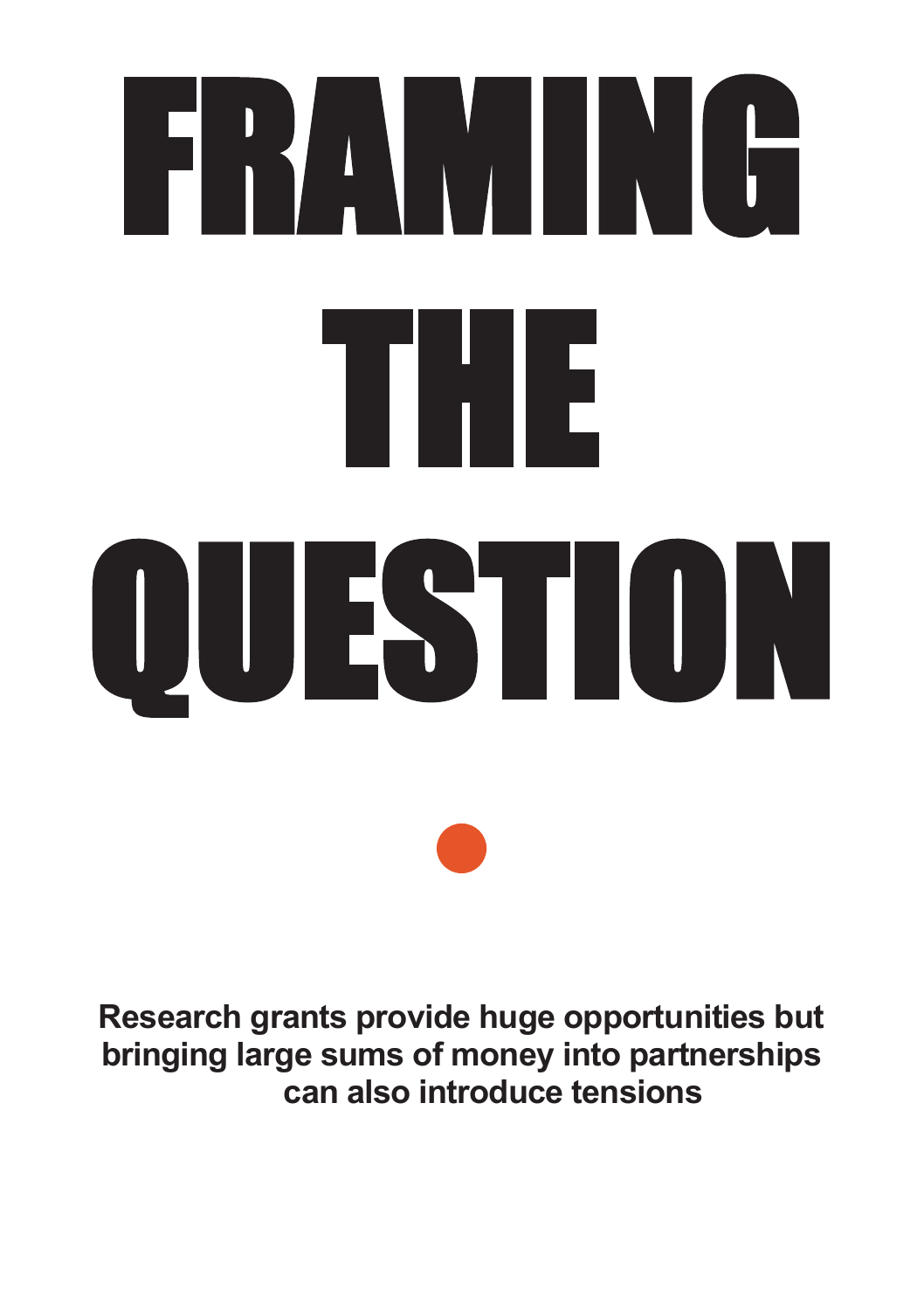For some academics this might be linked to intellectual and scientific questions; the pressure to lead research grants for personal promotion; or a desire to make the world a better place.

**DO YOU KNOW** *WHY* **EACH PARTNER HAS GOT INVOLVED WITH YOUR PROJECT?**

> For other academics, and some non-academic partners, the motivations might be different – for them, it may be that no opportunity for funding can be turned down, regardless of topic; it may be that senior partners need to bring in money to continue to pay the salaries of team members; it may be that they have different local and national-driven priorities than Northern researchers; or they might be about to lose their farm…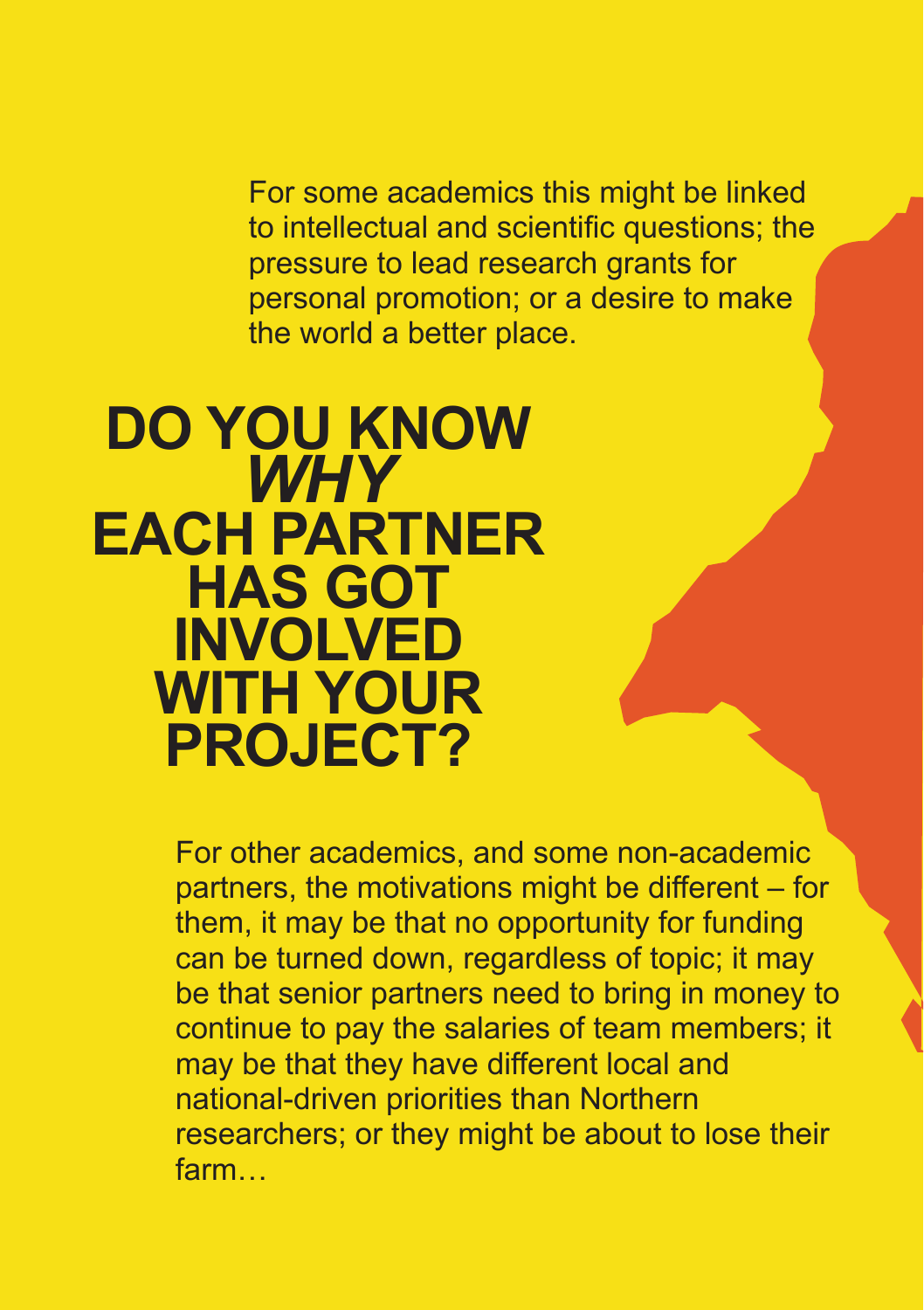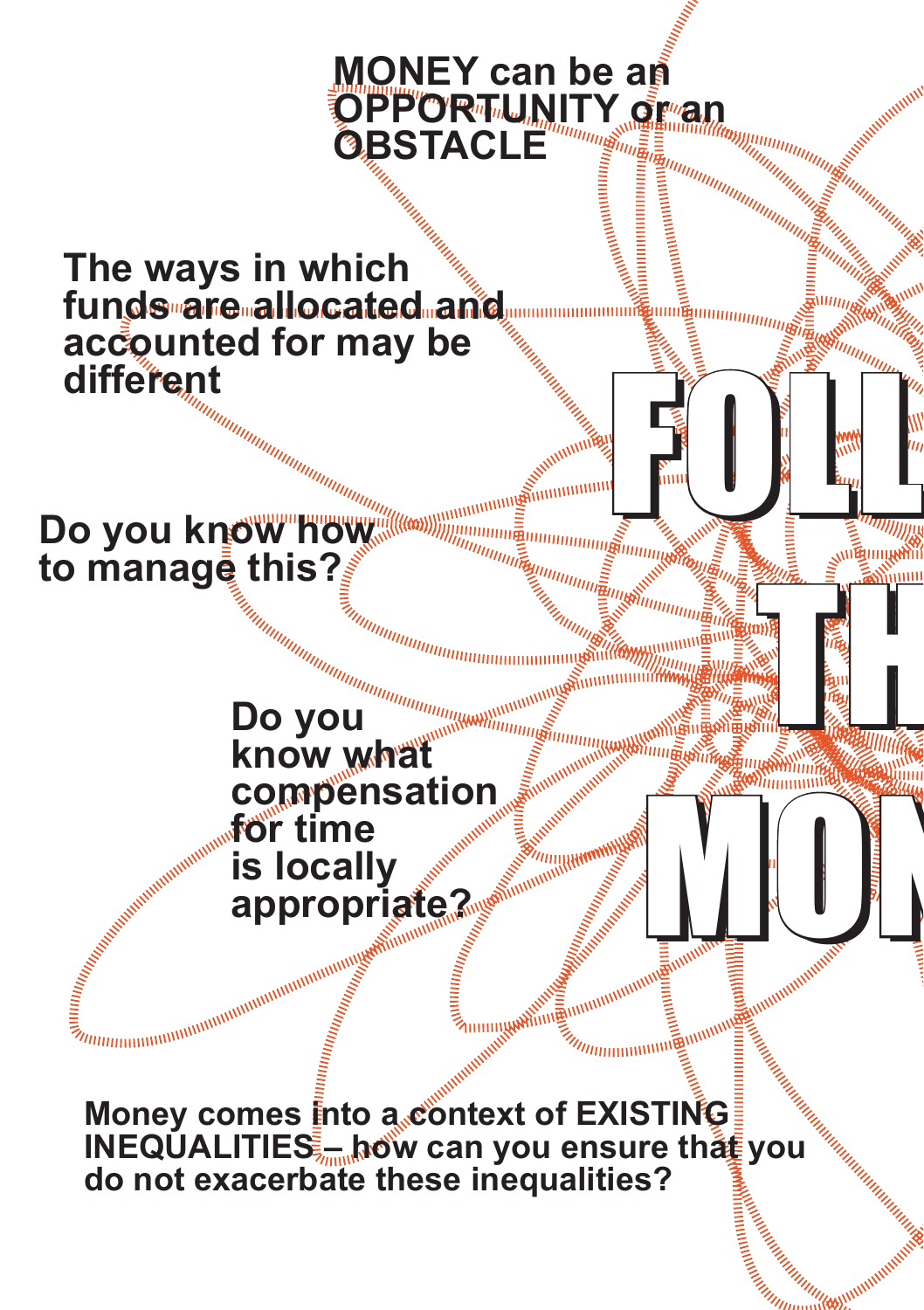**COMMUNISTIES In a development research project in a Bangladeshi community, a farmer was offended by the offer of payment for** participation: "**Edon't take money just to** talk," he said. In **ingle said.** In the many cases, compensation **is expected; here it offended the farmer's<br>sense of diginity<br>** $\begin{bmatrix} \frac{1}{2} \\ \frac{1}{2} \end{bmatrix}$ sense of dignity

FOR THE STREET WEIGHT OF THE STREET WEIGHT

THE REAL PROPERTY

**MONEY AND THE YOU WANTED TO BE THE WAY TO BE THE WAY TO BE THE WAY TO BE THE WAY .** 

**Priorities for spending the Contract Priorities money may be different - is it possible to be flexible to take account of different contexts?**

*If salary levels are very*<br>If *salary levels are very* **different between partners, how will this be dealt with?**

#### **TRANSPARENCY is key, but don't pretend money doesn't matter**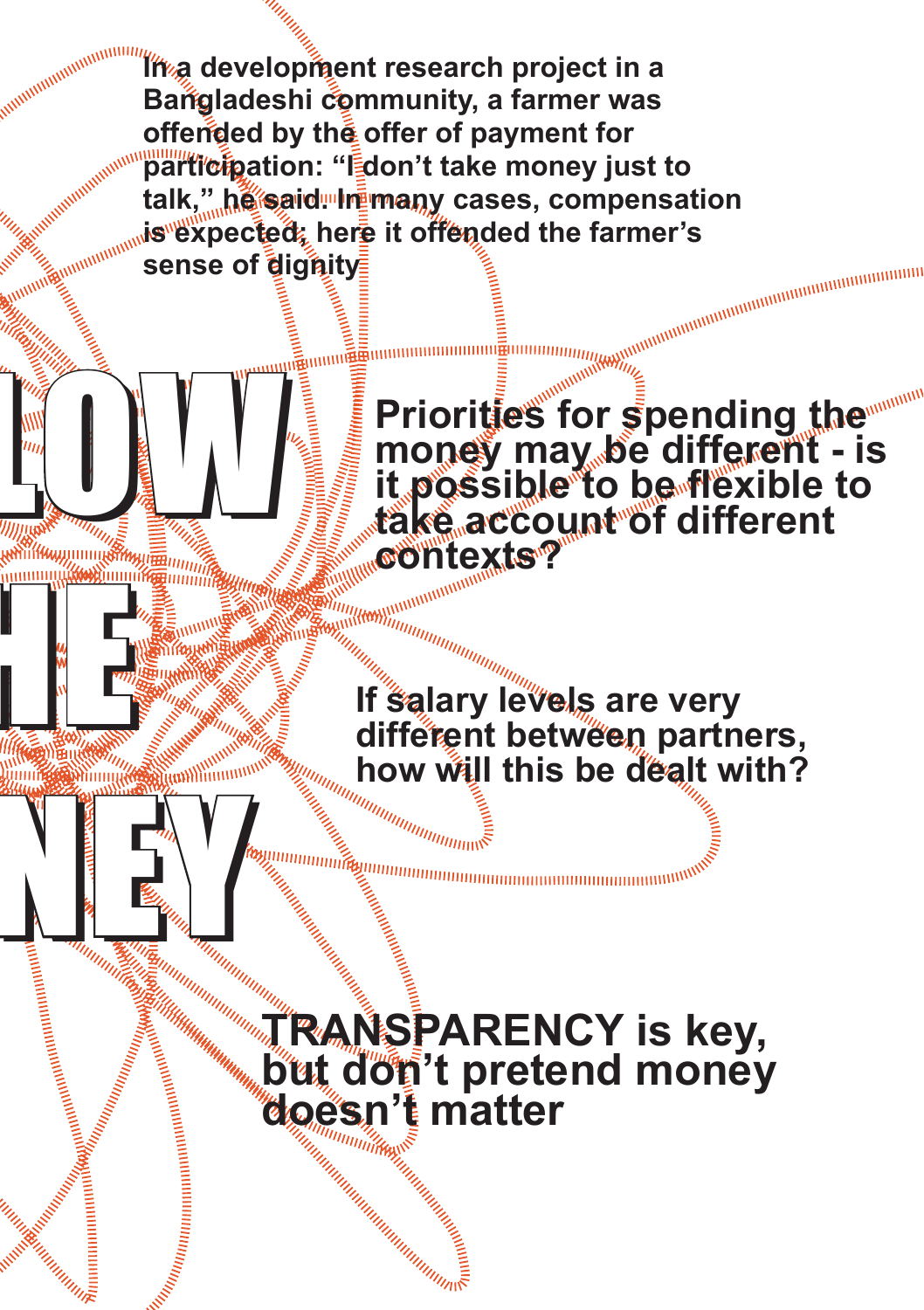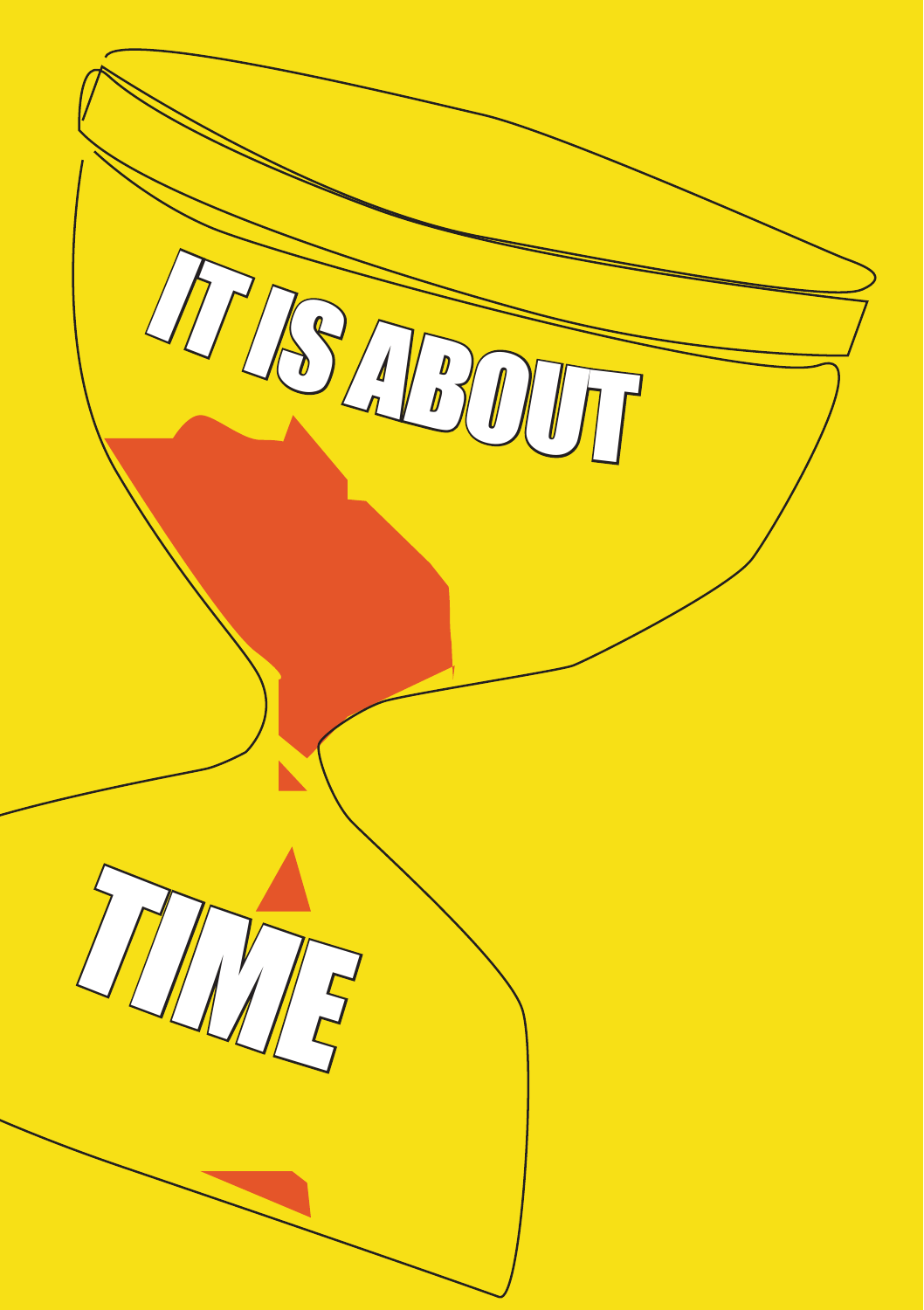*Time is a critical force.*

*It has scales:*

*The timescale of international research does not always align with the timescales of partnerships, interdisciplinary collaboration, participatory research practices, government policy-making schedules, people's expectations of change, the other demands on people's lives…*

*The timescale of ethical partnerships doesn't always align with humanitarian emergencies.*

**«THE FRESH CHEESE IS FOR THE POOR; THE AGED, TASTY CHEESE IS FOR THE RICH – IT COSTS MONEY TO PAY FOR MATURITY» (SARDINIAN SHEPHERD).**

*A community under siege by aggressive urban development doesn't have time*

*A village starving doesn't have time*

*A funding cycle of 12 months requires design, development, partnership, practice and findings*

*Relationships take time: to walk, talk, build trust, think, read, develop understanding*

*A research call may have 6 weeks*

*A child learns over years and years*

- What timescale takes priority in your research project
- What (therefore) needs to be (de)prioritised?
- What are the implications of this setting of priorities?
- Who decides?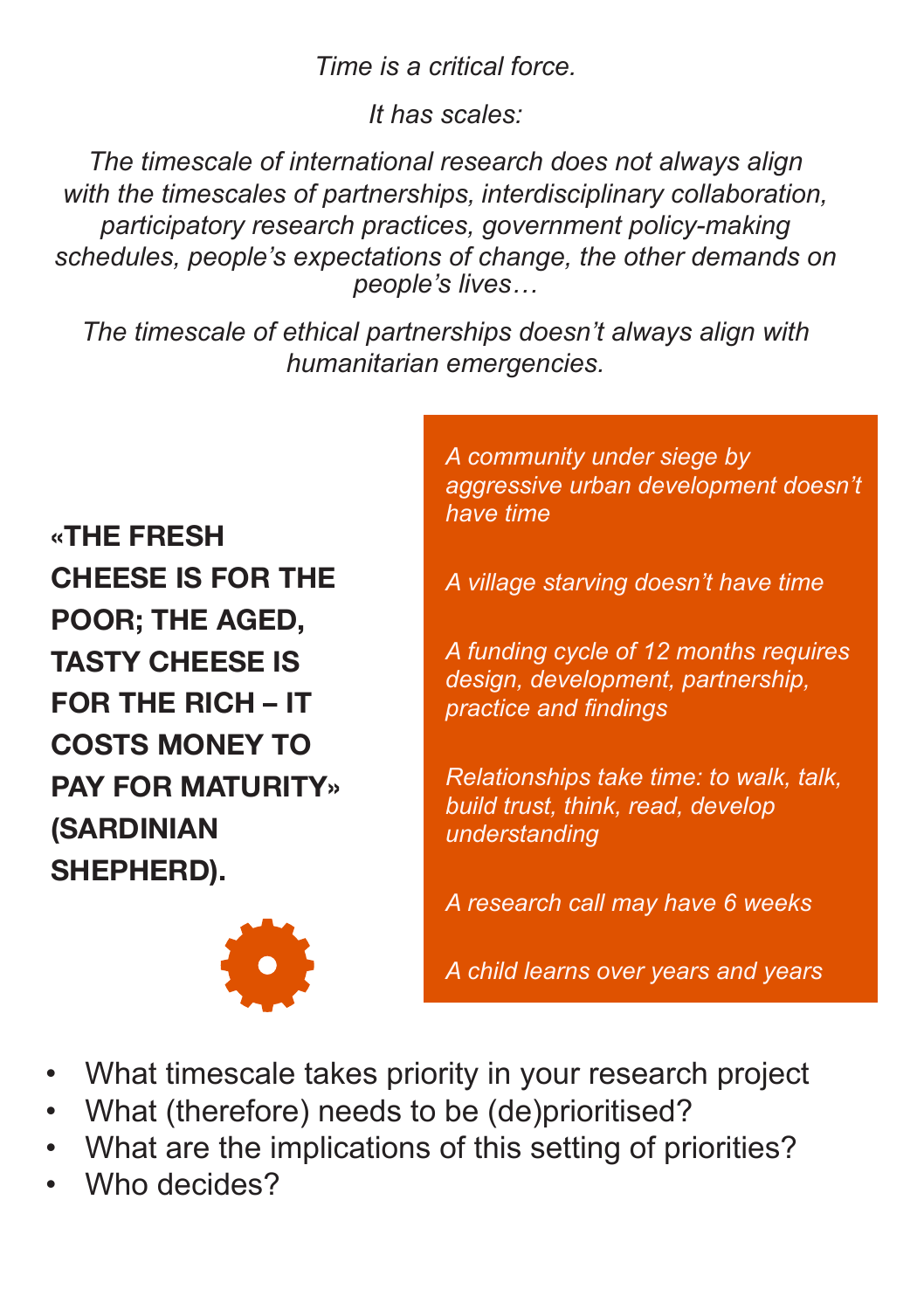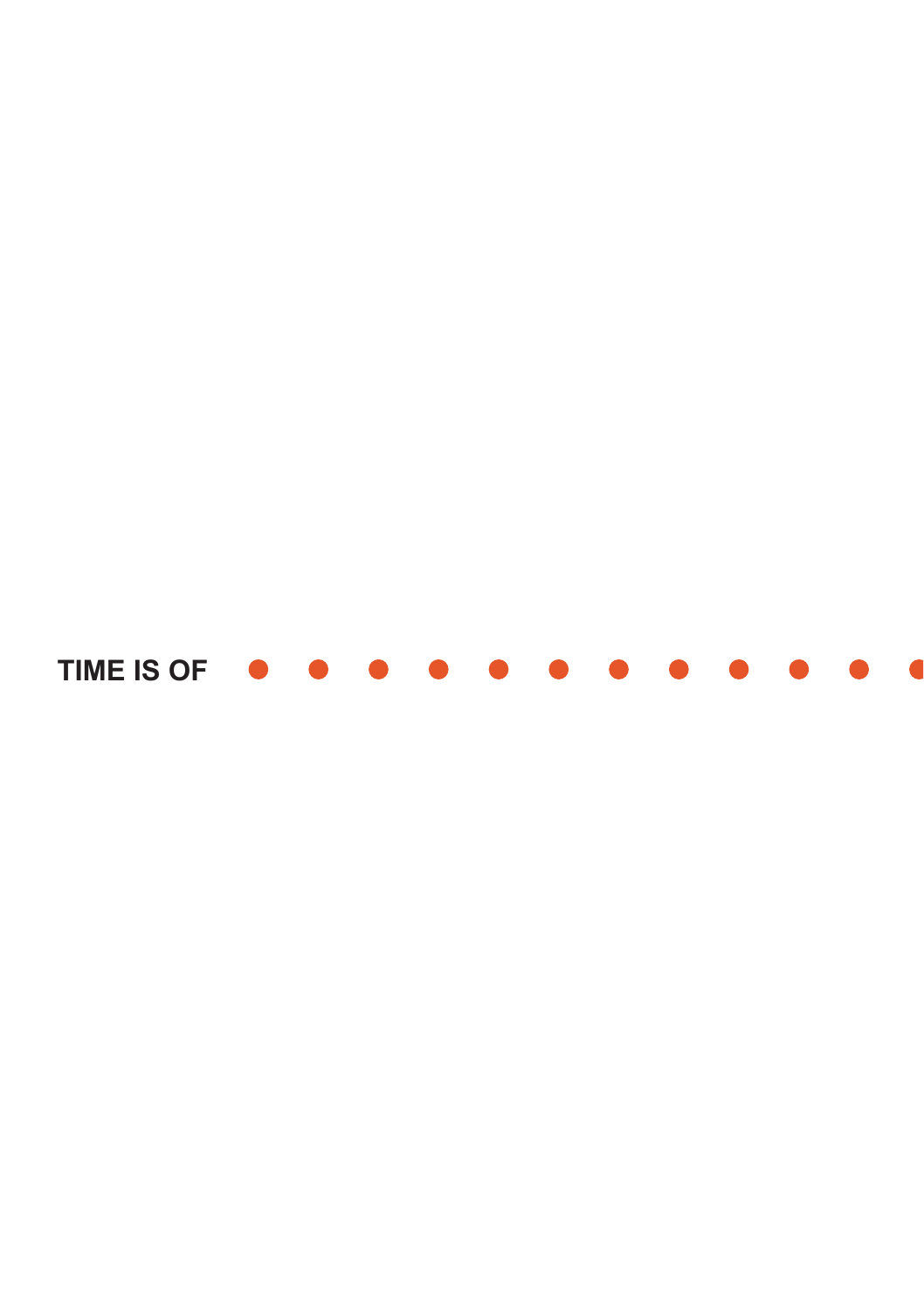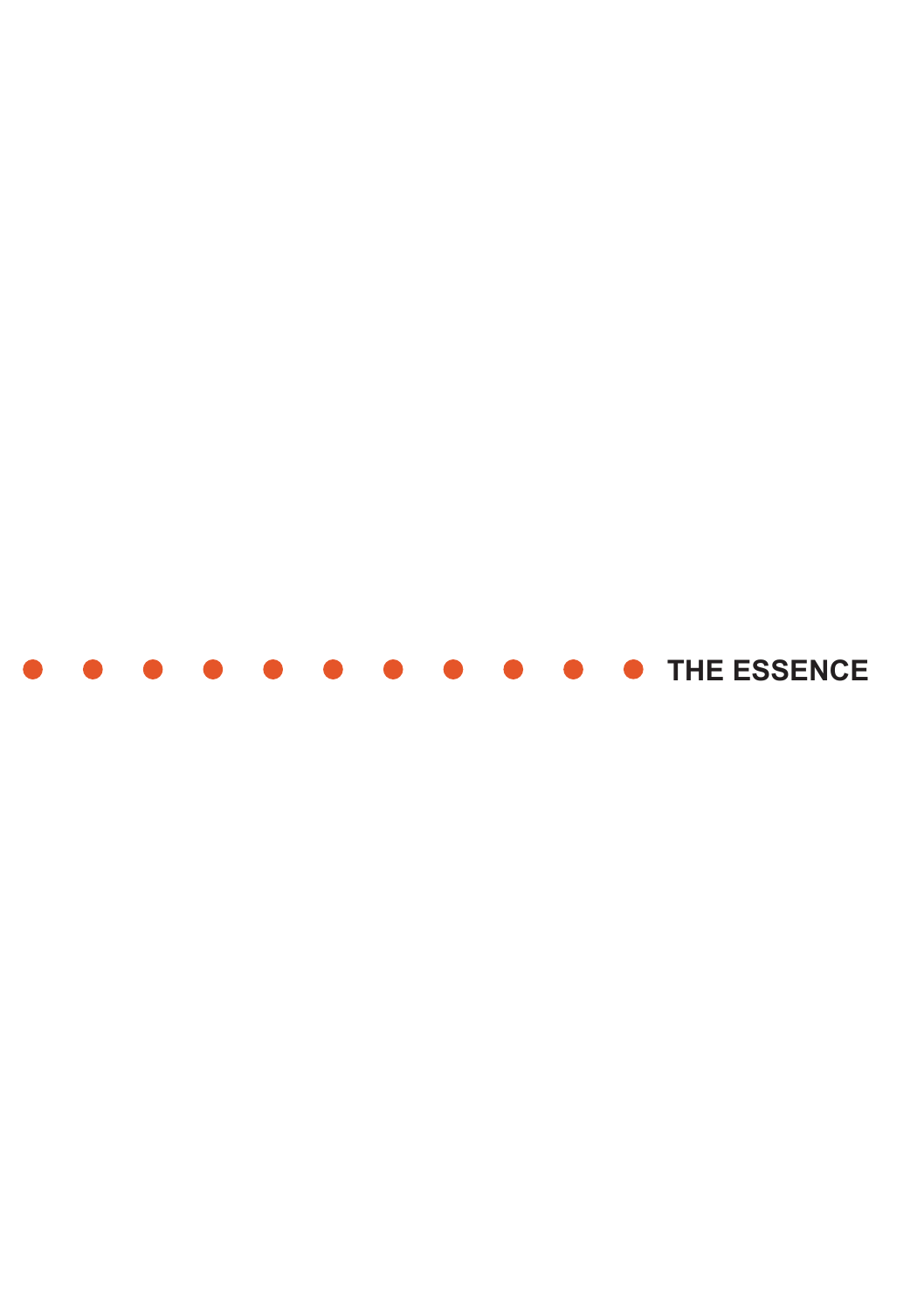## গবেষণ

Translation is never a straightforward process.

Of course we may be aware that there are things that we just don't have the English words for. And there are things that are ineffable.

Might it be that the concepts the words refer to don't straightforwardly transfer between contexts either?

### Looking for a lost cow…

Like the English word "research" - a simple concept?

In Bengali, the word is translated as *gobeshona.* But this can also be understood as "looking for a lost cow" (*go* - "cow", *eshona* - "in search of")

Do we know the significance of these differences?

Do we know what sort of impact they have on different partners' expectations of what is being researched, what is included as knowledge, what the outcomes are anticipated to be?

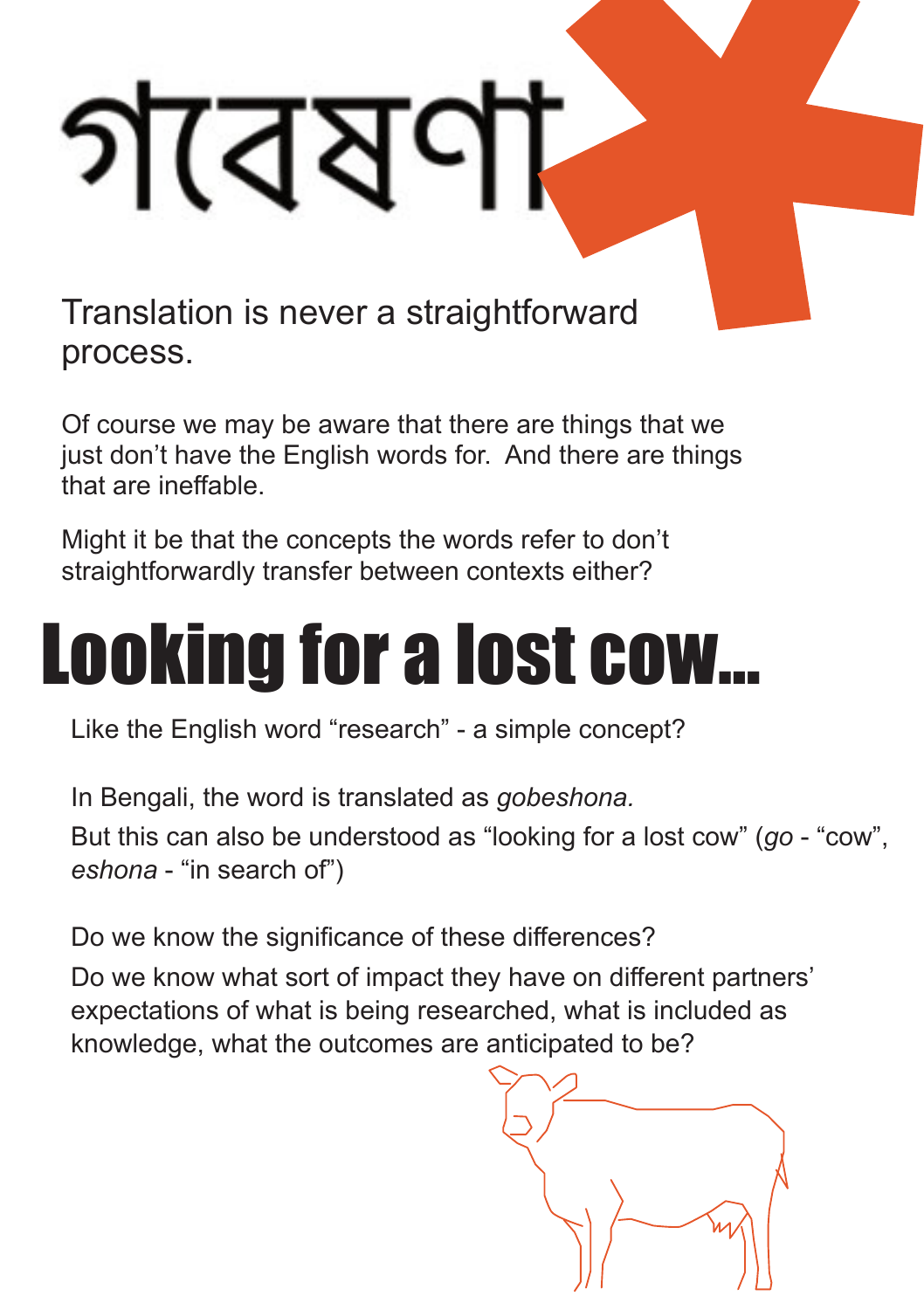In the majority of international research, we assume the English language as the primary means of communication and dissemination.

Indeed, the vast majority of the international institutional structures of research – academic publishing, international policies, grant-awarding bodies – depend upon this.

This is a functional and efficient process of working across many other differences of context.

### …or the politics of language

If taken up without careful and continuous questioning, interpretation and analysis, the data, the decisions and the outcomes of our research become sterilised into a singular version of the world that is afforded and containable through English.

*Very practically, translation is a skilled, time consuming and expensive service.*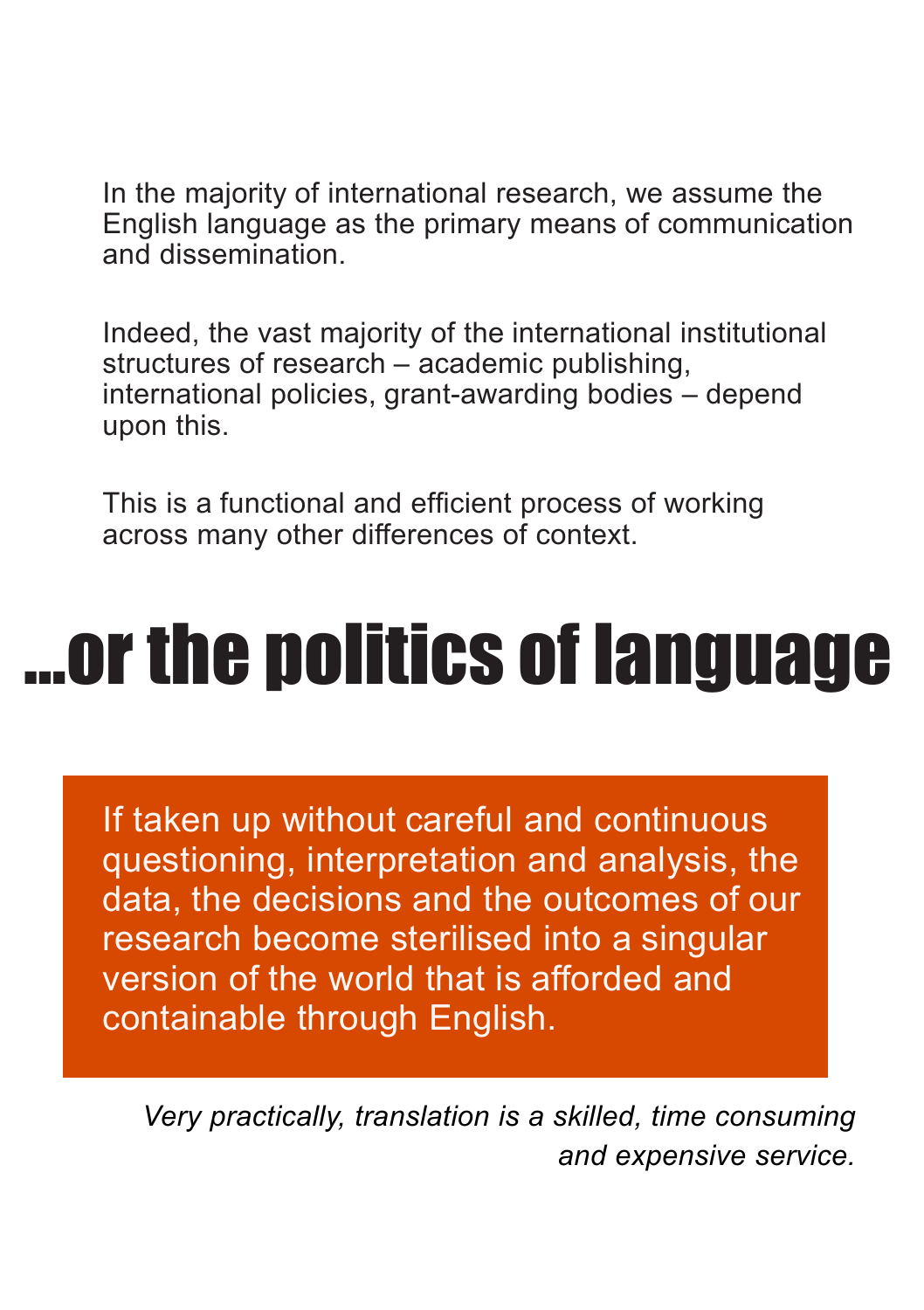# **HOW TO AVOI<br>EXTRACTIO**

In light of what you have just read, list a few • critical reflections on a previous partnership you have been involved with.

Were there any mistakes or things that you may have overlooked in forming or running a **• partnership that done differently might have led to** 

more effective or better relations than you have had?

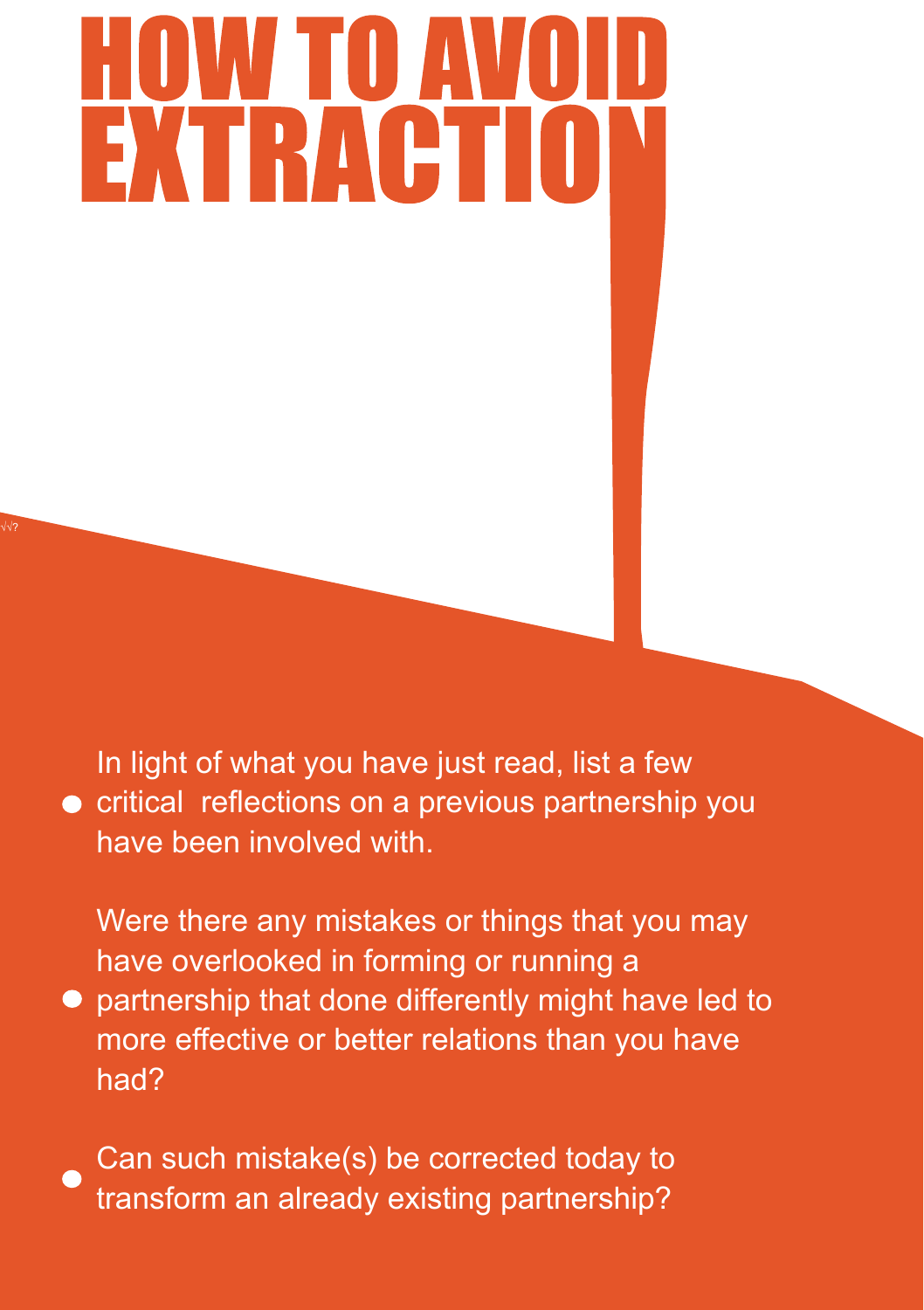#### **Consider your project design carefully...**

How do people or places benefit from this research?

How can you ensure that value remains in the communities you work with?

How can you ensure that they see the returns?

Saying that this research might lead to a cure "sometime in the future" is no help to people dying now – is there a way to put something back sooner?

# What will you do<br>differently next time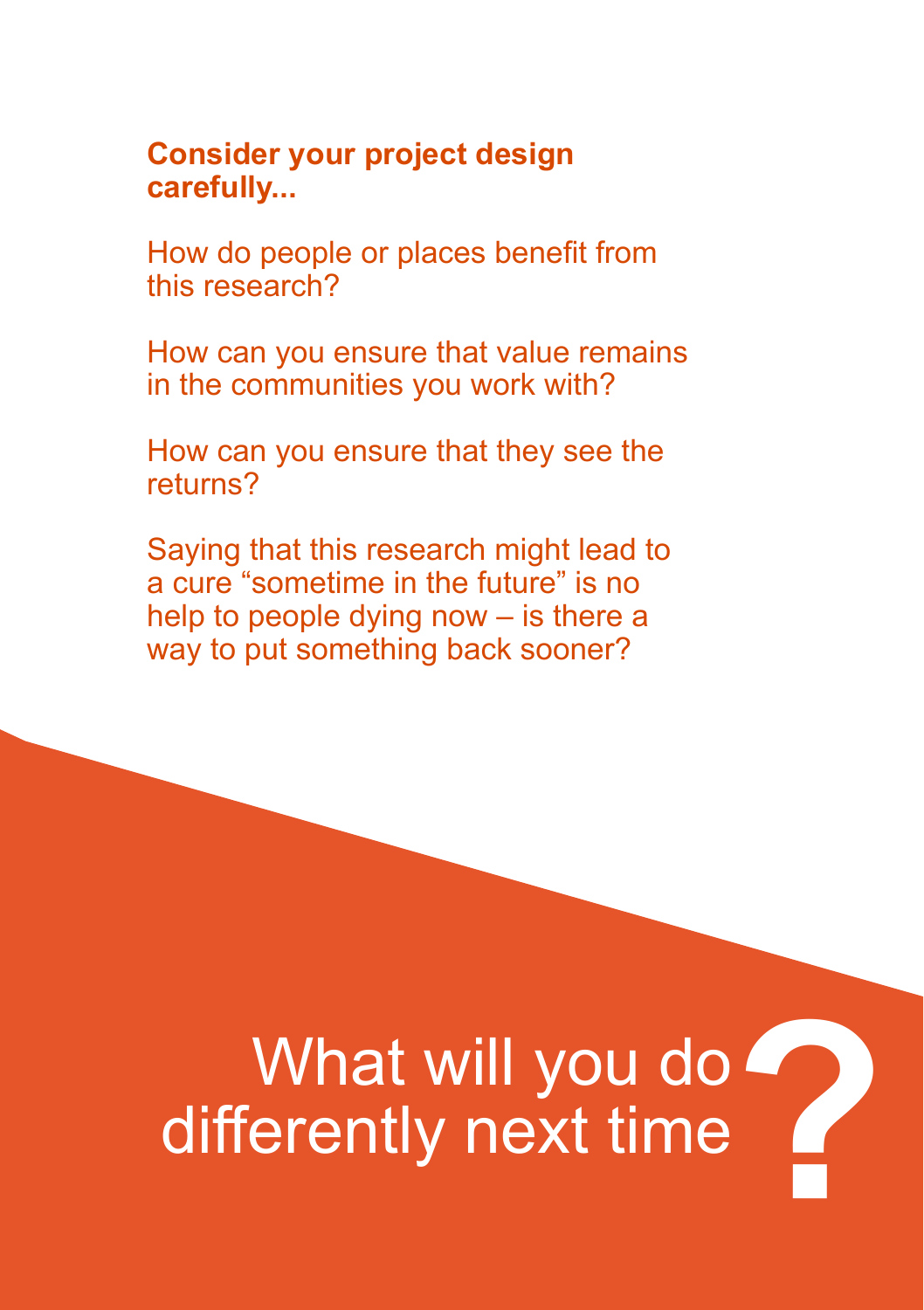### **DON'T UNDERESTIMATE THE LITTLE THINGS**



There are structures that reproduce inequalities, but there are things that can be done to help to recognise and challenge them.

I learned to prepare and serve coffee in the Palestinian way. Understanding those codes of hospitality got me closer to the people I was working with, beyond the barriers of language and culture.

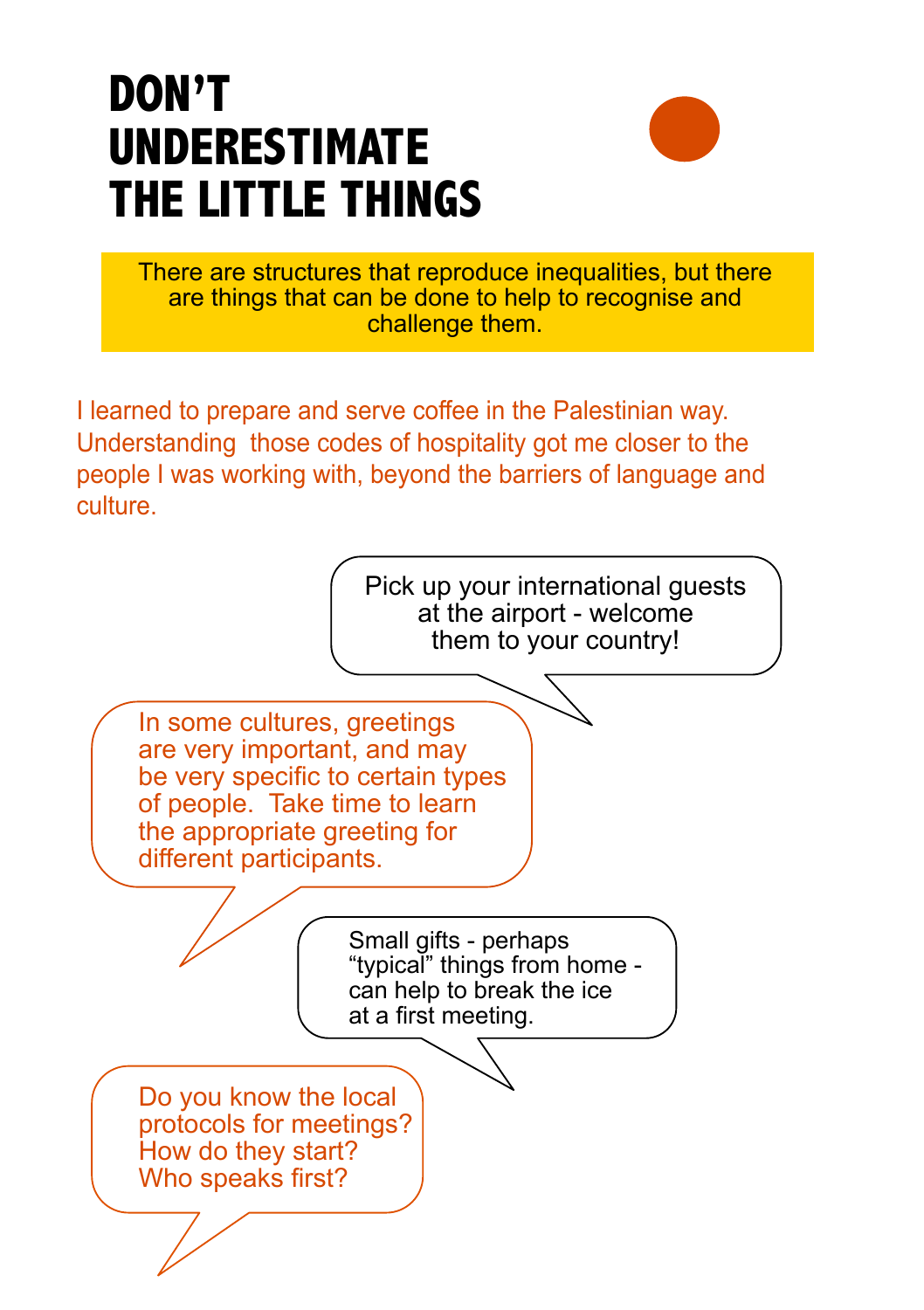Notes and observations: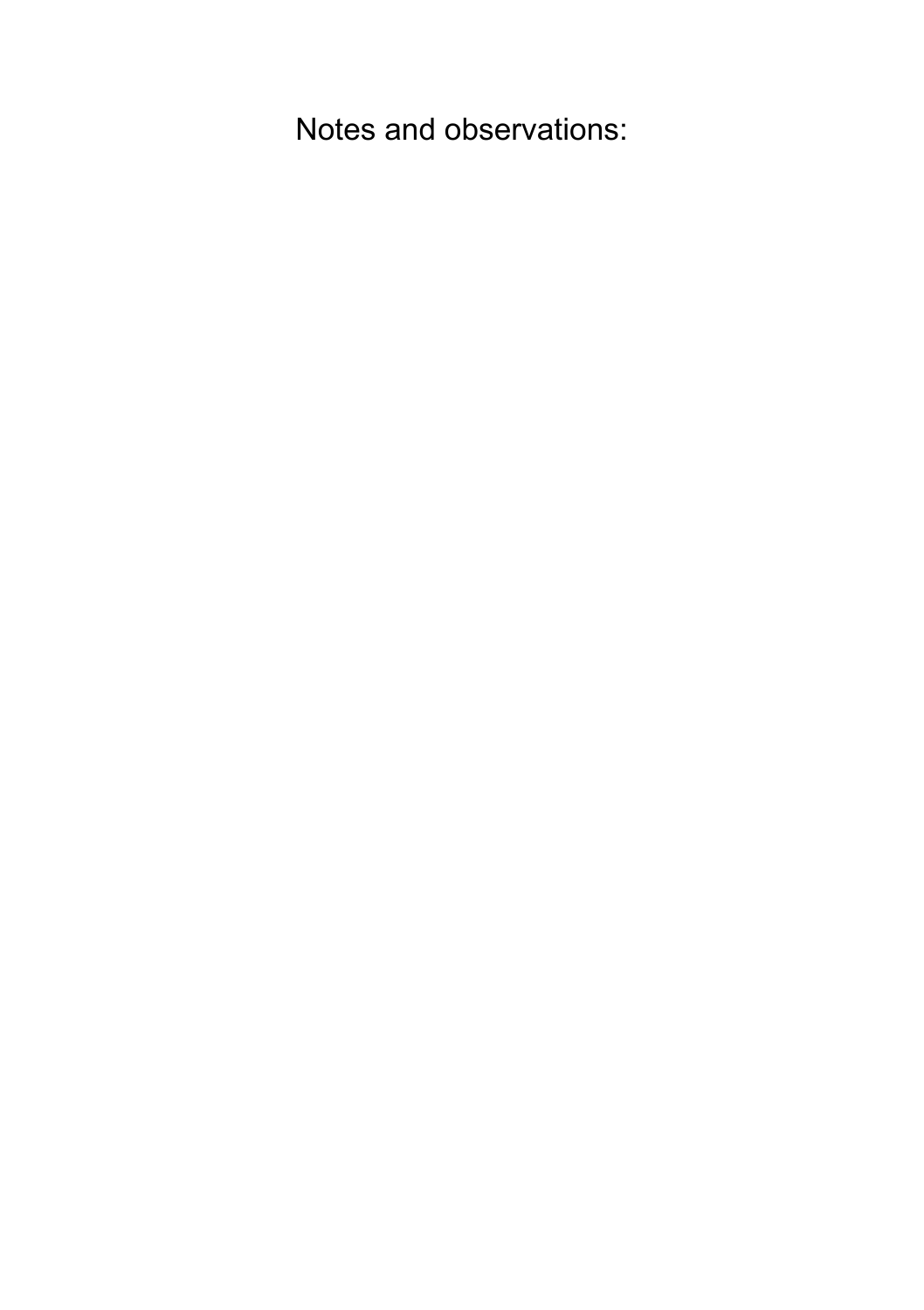PARTICIPANTS / CONTRIBUTORS: We are all in this work together, you and us and all the "theys" in our futures. We are all implicated in the problems we face and all agents in the potential pathways for change, transformation and development. This work came about through a recognised need to explore and widely articulate key principles and practices that have emerged from the privilege of working closely and over time with a wide range of collaborators across settings, languages, and disciplines. We are a group of 13 active collaborators from 8 different countries working in academic research (spanning disciplines of education, geography, geology, health, anthropology, sociology, and biodiversity), arts practice (visual, social, design, and curation), and development work (civil society organisations).

Kevin Aanyu is a Lecturer of Structural Geology at the Department of Geology and Petroleum Studies, College of Natural Sciences, Makerere University, Kampala. kaanyu@cns.mak.ac.ug

Brian Barrett is a Lecturer at the School of Geographical & Earth Sciences, University of Glasgow, Scotland. Brian.Barrett@glasgow.ac.uk

Beatrice Catanzano is an artist and Doctoral Researcher at Oxford Brookes University. beatrice.catanzaro@gmail.com

Viviana Checchia is Public Engagement Curator at the Centre for Contemporary Arts, Glasgow. viviana@cca-glasgow.com

Vanessa Duclos is the Research Manager of the Sustainable Futures in Africa Network. Vanessa.Duclos@glasgow.ac.uk

Heather McLean is a feminist geographer based in Tk'emlúps te Secwépemc (otherwise named Kamloops, British Columbia, Canada). mcleanhe@gmail.com

Oitshepile MmaB Modise is Associate Professor at the University of Botswana in the Department of Lifelong Learning and Community Development. Modiseom@mopipi.ub.bw

Mia Perry is a Senior Lecturer at the School of Education at the University of Glasgow and co-Director of the Sustainable Futures in Africa Network. mia.perry@glasgow.ac.uk

Jude Robinson is a Professor of Health and Wellbeing at the University of Glasgow and researches gender, health inequalities and participatory methods. Jude.Robinson@glasgow.ac.uk

Jo Sharp is Professor of Geography at the University of St Andrews, Scotland. js314@st-andrews.ac.uk

Zoë Strachan is Reader in creative writing at the University of Glasgow. Zoe.strachan@glasgow.ac.uk

Helen Todd is Executive Director of theArt and Global Health Center Africa (ArtGlo) in Malawi. helen@aghcafrica.org

Shahaduz Zaman is Reader in Medical Anthropology and Global Health at the Brighton and Sussex Medical School and a fiction writer in Bengali literature. S.Zaman@bsms.ac.uk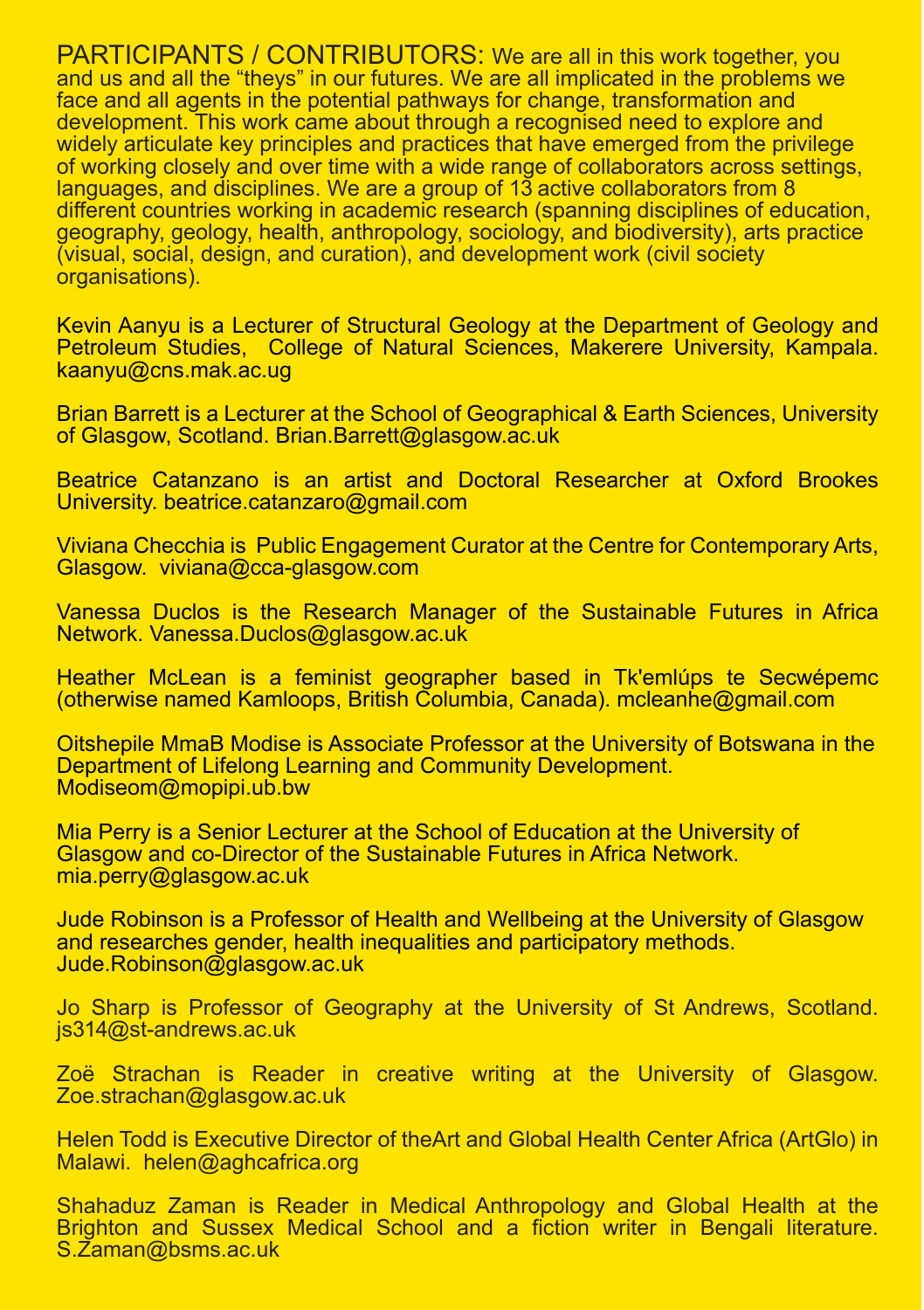

For more information, see: www.sustainablefuturesinafrica.com

We would like to thank the following for their support for the workshop that led to this resource and for help in printing it: Global Challenges Research Fund, Universities of Glasgow and St Andrews, and the Public Engagement Programme of the Centre for Contemporary Arts.









University of St Andrews

The University of Glasgow is a charity registered in Scotland, No: SC004401 The University of St Andrews is a charity registered in Scotland, No: SC013532 The CCA is a charity registered in Scotland, No: SC020734